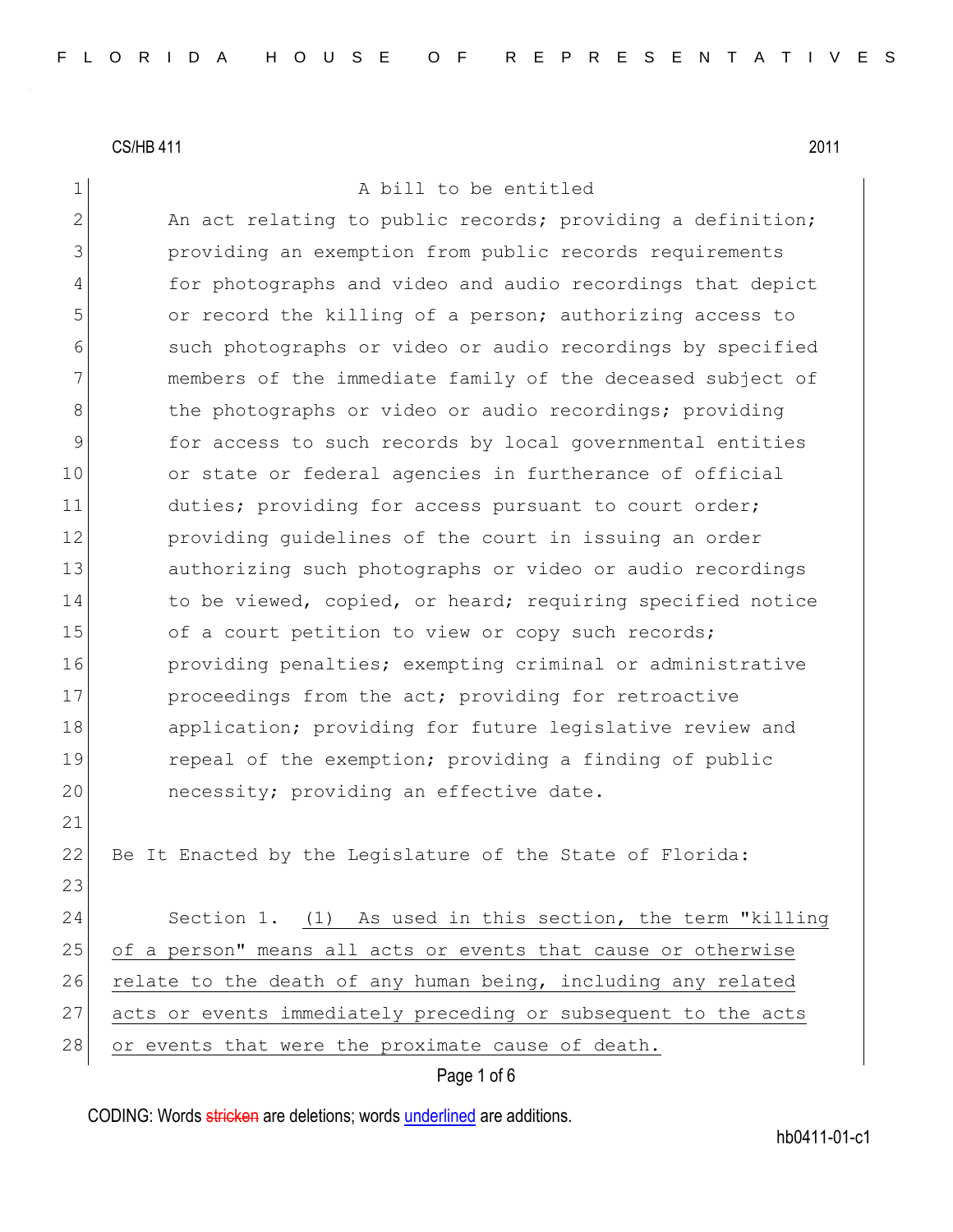| 29 | (2) A photograph or video or audio recording that depicts        |
|----|------------------------------------------------------------------|
| 30 | or records the killing of a person is confidential and exempt    |
| 31 | from section $119.07(1)$ , Florida Statutes, and Section 24(a),  |
| 32 | Article I of the State Constitution, except that a surviving     |
| 33 | spouse of the decedent may view and copy any such photograph or  |
| 34 | video recording or listen to or copy any such audio recording.   |
| 35 | If there is no surviving spouse, then the surviving parents      |
| 36 | shall have access to such records. If there is no surviving      |
| 37 | spouse or parent, then an adult child shall have access to such  |
| 38 | records.                                                         |
| 39 | (3) (a) The deceased's surviving relative, with whom             |
| 40 | authority rests to obtain such records, may designate in writing |
| 41 | an agent to obtain such records.                                 |
| 42 | (b) A local governmental entity, or a state or federal           |
| 43 | agency, in furtherance of its official duties, pursuant to a     |
| 44 | written request, may view or copy a photograph or video          |
| 45 | recording or may listen to or copy an audio recording of the     |
| 46 | killing of a person and, unless otherwise required in the        |
| 47 | performance of their duties, the identity of the deceased shall  |
| 48 | remain confidential and exempt.                                  |
| 49 | (c) The custodian of the record, or his or her designee,         |
| 50 | may not permit any other person to view or copy such photograph  |
| 51 | or video recording or listen to or copy such audio recording     |
| 52 | without a court order.                                           |
| 53 | (4) (a) The court, upon a showing of good cause, may issue       |
| 54 | an order authorizing any person to view or copy a photograph or  |
| 55 | video recording that depicts or records the killing of a person  |
| 56 | or to listen to or copy an audio recording that depicts or       |

## Page 2 of 6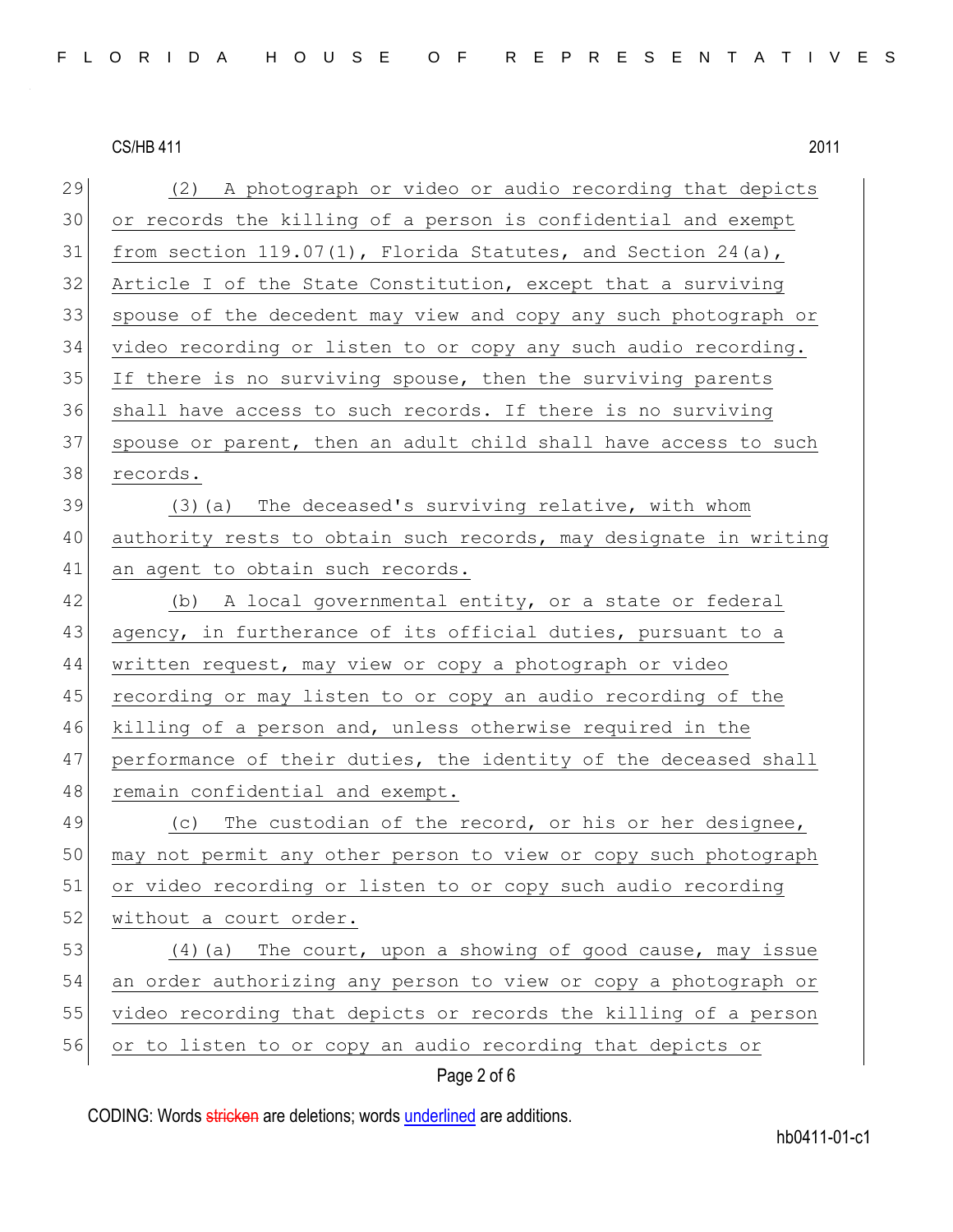57 records the killing of a person and may prescribe any 58 restrictions or stipulations that the court deems appropriate. 59 (b) In determining good cause, the court shall consider: 60 1. Whether such disclosure is necessary for the public 61 evaluation of governmental performance; 62 2. The seriousness of the intrusion into the family's 63 right to privacy and whether such disclosure is the least 64 intrusive means available; and 65 3. The availability of similar information in other public 66 records, regardless of form. 67  $\vert$  (c) In all cases, the viewing, copying, listening to, or 68 other handling of a photograph or video or audio recording that 69 depicts or records the killing of a person must be under the 70 direct supervision of the custodian of the record or his or her 71 designee. 72 (5) A surviving spouse shall be given reasonable notice of 73 a petition filed with the court to view or copy a photograph or 74 video recording that depicts or records the killing of a person 75 or to listen to or copy any such audio recording, a copy of such 76 petition, and reasonable notice of the opportunity to be present 77 and heard at any hearing on the matter. If there is no surviving 78 spouse, then such notice must be given to the parents of the 79 deceased and, if the deceased has no living parent, then to the 80 adult children of the deceased. 81 (6)(a) Any custodian of a photograph or video or audio 82 recording that depicts or records the killing of a person who 83 willfully and knowingly violates this section commits a felony

## Page 3 of 6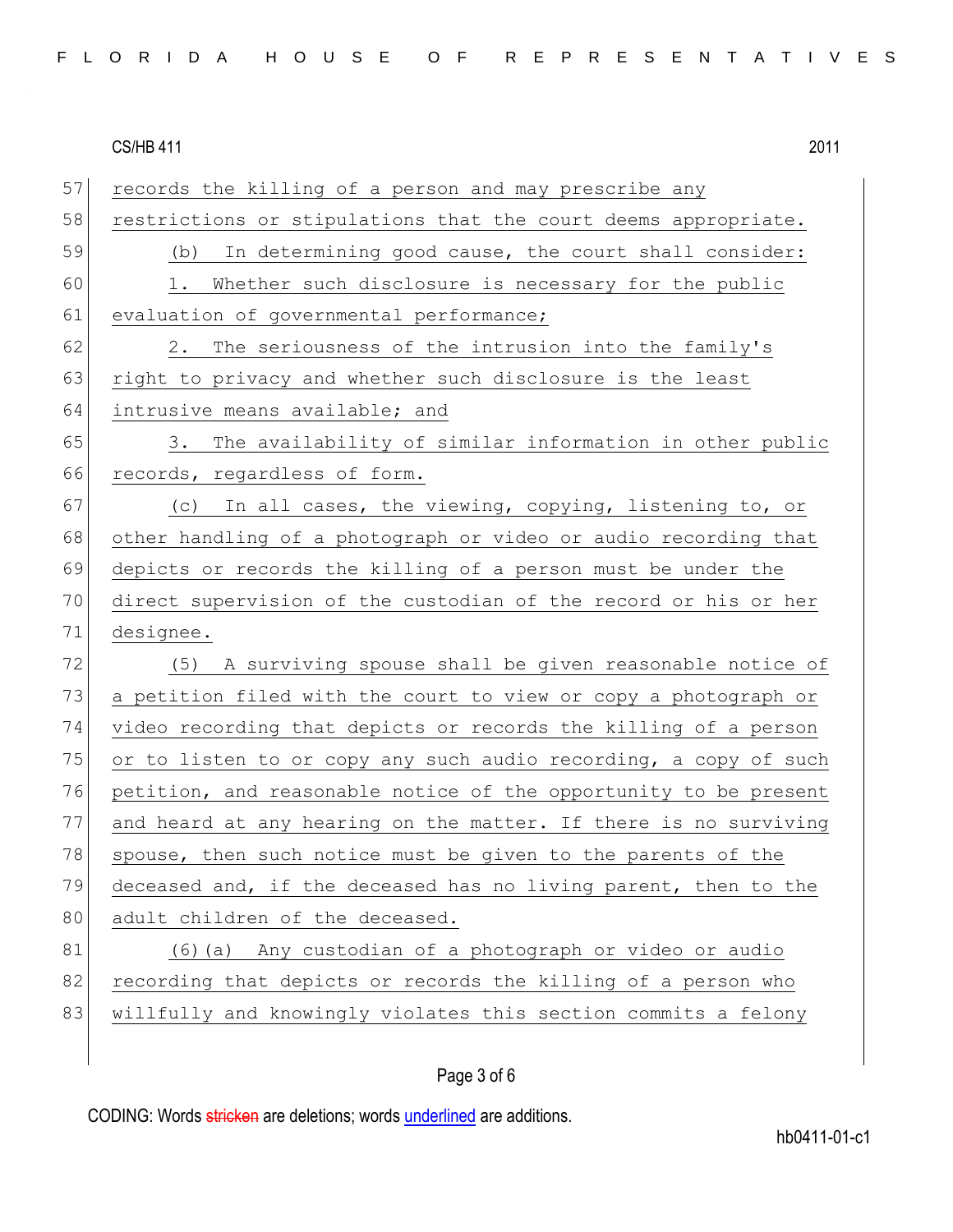| 84  | of the third degree, punishable as provided in section 775.082,  |
|-----|------------------------------------------------------------------|
| 85  | section 775.083, or section 775.084, Florida Statutes.           |
| 86  | (b) Any person who willfully and knowingly violates a            |
| 87  | court order issued pursuant to this section commits a felony of  |
| 88  | the third degree, punishable as provided in section 775.082,     |
| 89  | section 775.083, or section 775.084, Florida Statutes.           |
| 90  | (c) A criminal or administrative proceeding is exempt from       |
| 91  | this section but, unless otherwise exempted, is subject to all   |
| 92  | other provisions of chapter 119, Florida Statutes, provided      |
| 93  | however that this section does not prohibit a court in a         |
| 94  | criminal or administrative proceeding upon good cause shown from |
| 95  | restricting or otherwise controlling the disclosure of a         |
| 96  | killing, crime scene, or similar photograph or video or audio    |
| 97  | recordings in the manner prescribed herein.                      |
| 98  | (7) This exemption shall be given retroactive application        |
| 99  | and shall apply to all photographs or video or audio recordings  |
| 100 | that depict or record the killing of a person, regardless of     |
| 101 | whether the killing of the person occurred before, on, or after  |
| 102 | July 1, 2011. However, nothing herein is intended to, nor may be |
| 103 | construed to, overturn or abrogate or alter any existing orders  |
| 104 | duly entered into by any court of this state, as of the          |
| 105 | effective date of this act, which restrict or limit access to    |
| 106 | any photographs or video or audio recordings that depict or      |
| 107 | record the killing of a person.                                  |
| 108 | This section only applies to such photographs and<br>(8)         |
| 109 | video and audio recordings held by an agency as defined in       |
| 110 | section 119.011, Florida Statutes.                               |
| 111 | This section is subject to the Open Government Sunset<br>(9)     |
|     | Page 4 of 6                                                      |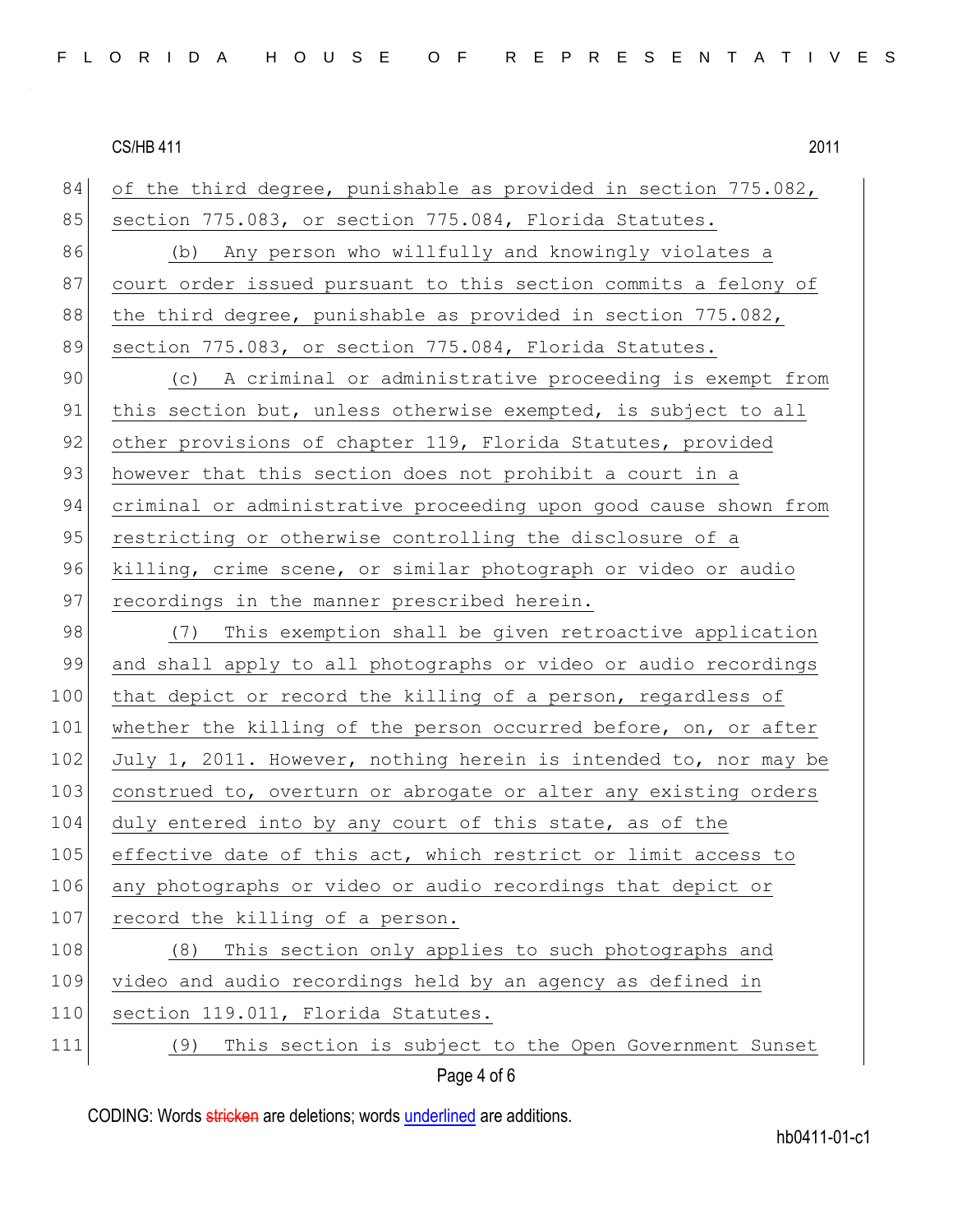112 Review Act in accordance with section 119.15, Florida Statutes, 113 and shall stand repealed on October 2, 2016, unless reviewed and 114 saved from repeal through reenactment by the Legislature. 115 Section 2. The Legislature finds that is a public 116 necessity that photographs and video and audio recordings that 117 depict or record the killing of any person be made confidential 118 and exempt from the requirements of section 119.07(1), Florida 119 Statutes, and Section 24(a) of Article I of the State 120 Constitution. The Legislature finds that photographs or video or 121 audio recordings that depict or record the killing of any person 122 render a visual or aural representation of the deceased in 123 graphic and often disturbing fashion. Such photographs or video 124 or audio recordings provide a view of the deceased in the final 125 moments of life, often bruised, bloodied, broken, with bullet 126 wounds or other wounds, cut open, dismembered, or decapitated. 127 As such, photographs or video or audio recordings that depict or 128 record the killing of any person are highly sensitive 129 representations of the deceased which, if heard, viewed, copied 130 or publicized, could result in trauma, sorrow, humiliation, or 131 emotional injury to the immediate family of the deceased, as 132 well as injury to the memory of the deceased. The Legislature 133 recognizes that the existence of the World Wide Web and the 134 proliferation of personal computers throughout the world 135 encourages and promotes the wide dissemination of such 136 photographs and video and audio recordings 24 hours a day and 137 that widespread unauthorized dissemination of photographs and 138 video and audio recordings would subject the immediate family of 139 the deceased to continuous injury. The Legislature further

Page 5 of 6